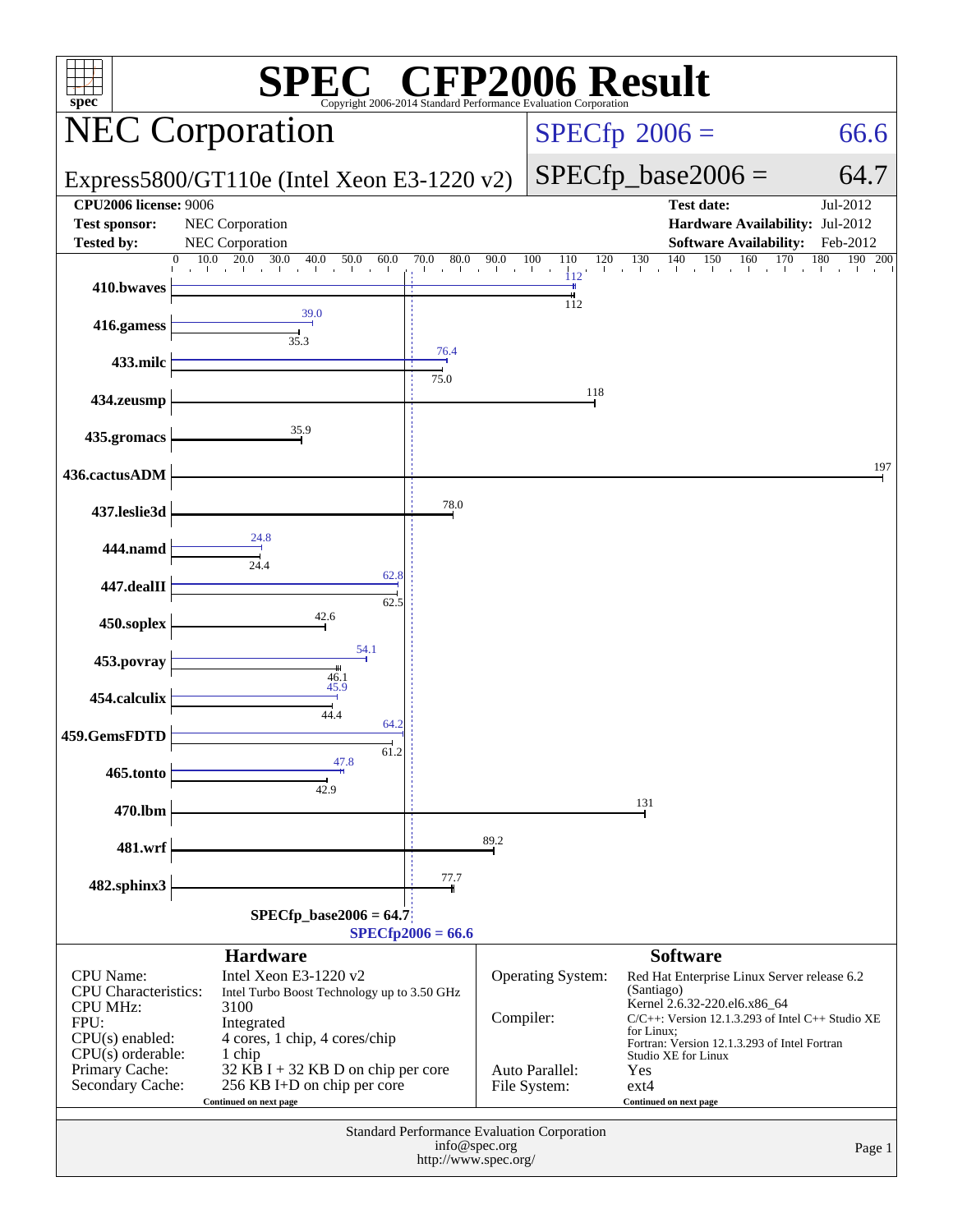

# NEC Corporation

[L3 Cache:](http://www.spec.org/auto/cpu2006/Docs/result-fields.html#L3Cache) 8 MB I+D on chip per chip<br>Other Cache: None

[Memory:](http://www.spec.org/auto/cpu2006/Docs/result-fields.html#Memory) 16 GB (2 x 8 GB 2Rx8 PC3L-12800E-11, ECC) [Disk Subsystem:](http://www.spec.org/auto/cpu2006/Docs/result-fields.html#DiskSubsystem) 1 x 500 GB SATA, 7200 RPM

#### $SPECfp2006 = 66.6$  $SPECfp2006 = 66.6$

[System State:](http://www.spec.org/auto/cpu2006/Docs/result-fields.html#SystemState) Run level 3 (multi-user)<br>Base Pointers: 64-bit

[Base Pointers:](http://www.spec.org/auto/cpu2006/Docs/result-fields.html#BasePointers) 64-bit<br>Peak Pointers: 32/64-bit

[Other Software:](http://www.spec.org/auto/cpu2006/Docs/result-fields.html#OtherSoftware) None

[Peak Pointers:](http://www.spec.org/auto/cpu2006/Docs/result-fields.html#PeakPointers)

Express5800/GT110e (Intel Xeon E3-1220 v2)

| <b>CPU2006 license: 9006</b> |  |  |
|------------------------------|--|--|
|------------------------------|--|--|

[Other Hardware:](http://www.spec.org/auto/cpu2006/Docs/result-fields.html#OtherHardware) None

[Other Cache:](http://www.spec.org/auto/cpu2006/Docs/result-fields.html#OtherCache)

 $SPECfp\_base2006 = 64.7$ **[CPU2006 license:](http://www.spec.org/auto/cpu2006/Docs/result-fields.html#CPU2006license)** 9006 **[Test date:](http://www.spec.org/auto/cpu2006/Docs/result-fields.html#Testdate)** Jul-2012 **[Test sponsor:](http://www.spec.org/auto/cpu2006/Docs/result-fields.html#Testsponsor)** NEC Corporation **[Hardware Availability:](http://www.spec.org/auto/cpu2006/Docs/result-fields.html#HardwareAvailability)** Jul-2012 **[Tested by:](http://www.spec.org/auto/cpu2006/Docs/result-fields.html#Testedby)** NEC Corporation **[Software Availability:](http://www.spec.org/auto/cpu2006/Docs/result-fields.html#SoftwareAvailability)** Feb-2012

| <b>Results Table</b>                                                                                     |                |              |                |       |                |              |                |              |                |              |                |              |
|----------------------------------------------------------------------------------------------------------|----------------|--------------|----------------|-------|----------------|--------------|----------------|--------------|----------------|--------------|----------------|--------------|
|                                                                                                          | <b>Base</b>    |              |                |       |                | Peak         |                |              |                |              |                |              |
| <b>Benchmark</b>                                                                                         | <b>Seconds</b> | <b>Ratio</b> | <b>Seconds</b> | Ratio | <b>Seconds</b> | <b>Ratio</b> | <b>Seconds</b> | <b>Ratio</b> | <b>Seconds</b> | <b>Ratio</b> | <b>Seconds</b> | <b>Ratio</b> |
| 410.bwayes                                                                                               | 123            | 111          | 122            | 112   | 122            | 112          | 122            | 111          | 121            | 112          | 122            | <b>112</b>   |
| 416.gamess                                                                                               | 555            | 35.3         | 553            | 35.4  | 555            | 35.3         | 503            | 39.0         | 503            | 39.0         | 503            | 38.9         |
| 433.milc                                                                                                 | 122            | 75.0         | 122            | 75.0  | 122            | 75.0         | 120            | 76.4         | 121            | 76.2         | 120            | 76.4         |
| 434.zeusmp                                                                                               | 77.4           | 118          | 77.6           | 117   | 77.4           | 118          | 77.4           | 118          | 77.6           | 117          | 77.4           | 118          |
| 435.gromacs                                                                                              | 198            | 36.0         | 199            | 35.9  | 200            | 35.8         | 198            | 36.0         | 199            | 35.9         | 200            | 35.8         |
| 436.cactusADM                                                                                            | 60.6           | 197          | 60.6           | 197   | 60.6           | 197          | 60.6           | 197          | 60.6           | 197          | 60.6           | 197          |
| 437.leslie3d                                                                                             | 120            | 78.0         | 120            | 78.0  | 121            | 77.9         | 120            | 78.0         | <b>120</b>     | 78.0         | 121            | 77.9         |
| 444.namd                                                                                                 | 329            | 24.4         | 329            | 24.4  | 329            | 24.4         | 323            | 24.8         | 323            | 24.8         | 323            | 24.8         |
| 447.dealII                                                                                               | 183            | 62.5         | 183            | 62.6  | 183            | 62.5         | 182            | 62.8         | 182            | 62.8         | 182            | 62.7         |
| 450.soplex                                                                                               | 195            | 42.8         | 196            | 42.6  | 196            | 42.6         | 195            | 42.8         | 196            | 42.6         | 196            | 42.6         |
| 453.povray                                                                                               | 115            | 46.1         | 116            | 45.7  | 114            | 46.7         | 98.3           | 54.1         | 98.2           | 54.2         | 98.7           | 53.9         |
| 454.calculix                                                                                             | 186            | 44.4         | 185            | 44.5  | 186            | 44.4         | 180            | 46.0         | 180            | 45.9         | 180            | 45.9         |
| 459.GemsFDTD                                                                                             | 173            | 61.2         | 173            | 61.2  | 173            | 61.2         | 165            | 64.2         | 165            | 64.2         | 165            | 64.2         |
| 465.tonto                                                                                                | 228            | 43.1         | 230            | 42.9  | 230            | 42.8         | 206            | 47.8         | 206            | 47.8         | 210            | 46.9         |
| 470.1bm                                                                                                  | 105            | 131          | 105            | 131   | 105            | 131          | 105            | 131          | 105            | 131          | <b>105</b>     | 131          |
| 481.wrf                                                                                                  | 125            | 89.4         | 125            | 89.2  | 125            | 89.2         | 125            | 89.4         | 125            | 89.2         | 125            | 89.2         |
| 482.sphinx3                                                                                              | 249            | 78.2         | 251            | 77.7  | 251            | 77.5         | 249            | 78.2         | 251            | 77.7         | 251            | 77.5         |
| Results appear in the order in which they were run. Bold underlined text indicates a median measurement. |                |              |                |       |                |              |                |              |                |              |                |              |

#### **[Operating System Notes](http://www.spec.org/auto/cpu2006/Docs/result-fields.html#OperatingSystemNotes)**

Stack size set to unlimited using "ulimit -s unlimited"

#### **[Platform Notes](http://www.spec.org/auto/cpu2006/Docs/result-fields.html#PlatformNotes)**

Default BIOS settings were used.

#### **[General Notes](http://www.spec.org/auto/cpu2006/Docs/result-fields.html#GeneralNotes)**

Environment variables set by runspec before the start of the run: KMP\_AFFINITY = "granularity=fine,scatter" LD\_LIBRARY\_PATH = "/home/cpu2006/libs/32:/home/cpu2006/libs/64" OMP\_NUM\_THREADS = "4"

Continued on next page

Standard Performance Evaluation Corporation [info@spec.org](mailto:info@spec.org) <http://www.spec.org/>

Page 2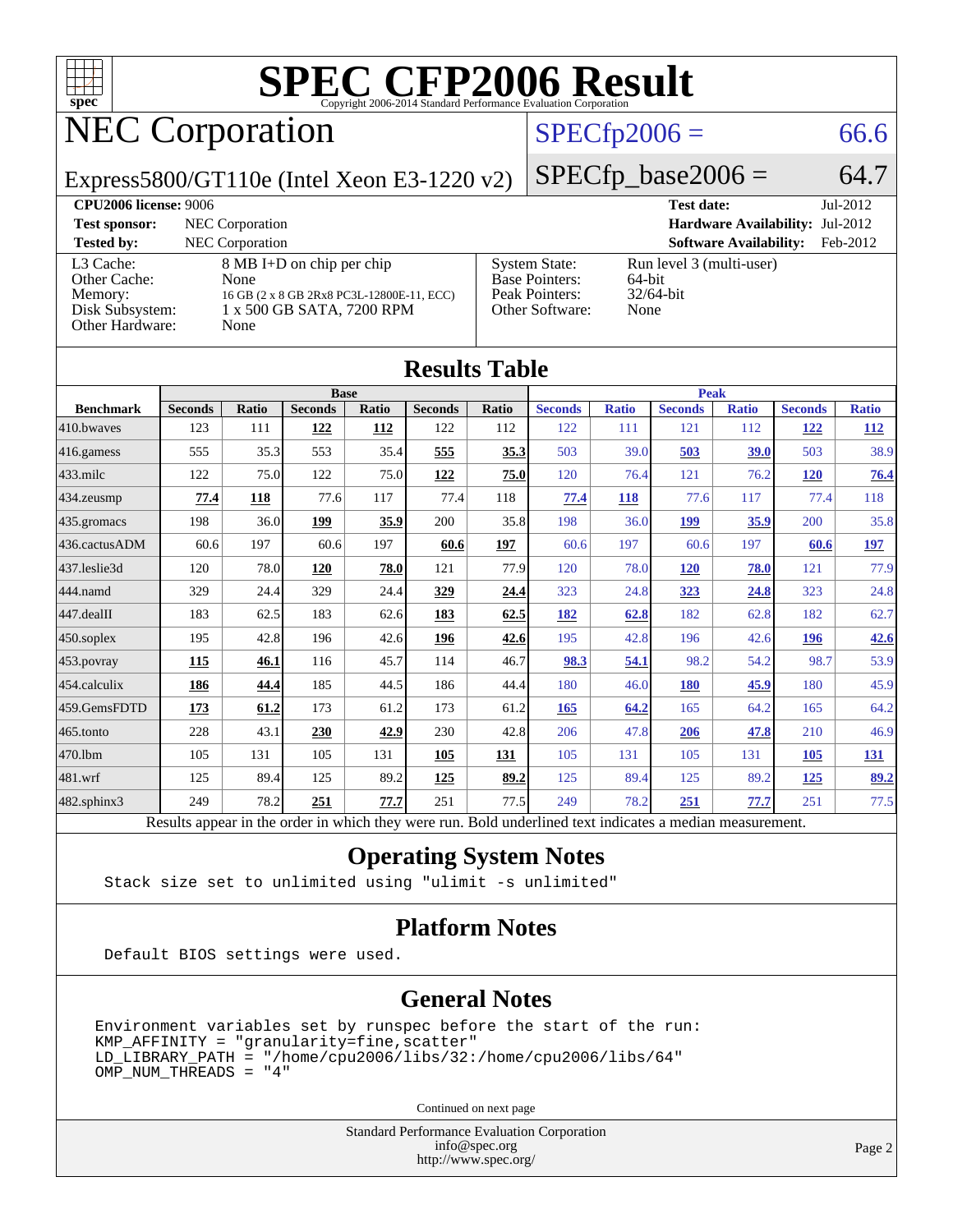

## NEC Corporation

 $SPECTp2006 = 66.6$ 

Express5800/GT110e (Intel Xeon E3-1220 v2)

**[Test sponsor:](http://www.spec.org/auto/cpu2006/Docs/result-fields.html#Testsponsor)** NEC Corporation **[Hardware Availability:](http://www.spec.org/auto/cpu2006/Docs/result-fields.html#HardwareAvailability)** Jul-2012

 $SPECTp\_base2006 = 64.7$ **[CPU2006 license:](http://www.spec.org/auto/cpu2006/Docs/result-fields.html#CPU2006license)** 9006 **[Test date:](http://www.spec.org/auto/cpu2006/Docs/result-fields.html#Testdate)** Jul-2012

**[Tested by:](http://www.spec.org/auto/cpu2006/Docs/result-fields.html#Testedby)** NEC Corporation **[Software Availability:](http://www.spec.org/auto/cpu2006/Docs/result-fields.html#SoftwareAvailability)** Feb-2012

#### **[General Notes \(Continued\)](http://www.spec.org/auto/cpu2006/Docs/result-fields.html#GeneralNotes)**

 Added glibc-static-2.12-1.47.el6.x86\_64.rpm to enable static linking

 Transparent Huge Pages enabled with: echo always > /sys/kernel/mm/redhat\_transparent\_hugepage/enabled

**[Base Compiler Invocation](http://www.spec.org/auto/cpu2006/Docs/result-fields.html#BaseCompilerInvocation)**

[C benchmarks](http://www.spec.org/auto/cpu2006/Docs/result-fields.html#Cbenchmarks):  $-m64$ 

[C++ benchmarks:](http://www.spec.org/auto/cpu2006/Docs/result-fields.html#CXXbenchmarks) [icpc -m64](http://www.spec.org/cpu2006/results/res2012q3/cpu2006-20120713-23662.flags.html#user_CXXbase_intel_icpc_64bit_bedb90c1146cab66620883ef4f41a67e)

[Fortran benchmarks](http://www.spec.org/auto/cpu2006/Docs/result-fields.html#Fortranbenchmarks): [ifort -m64](http://www.spec.org/cpu2006/results/res2012q3/cpu2006-20120713-23662.flags.html#user_FCbase_intel_ifort_64bit_ee9d0fb25645d0210d97eb0527dcc06e)

[Benchmarks using both Fortran and C](http://www.spec.org/auto/cpu2006/Docs/result-fields.html#BenchmarksusingbothFortranandC): [icc -m64](http://www.spec.org/cpu2006/results/res2012q3/cpu2006-20120713-23662.flags.html#user_CC_FCbase_intel_icc_64bit_0b7121f5ab7cfabee23d88897260401c) [ifort -m64](http://www.spec.org/cpu2006/results/res2012q3/cpu2006-20120713-23662.flags.html#user_CC_FCbase_intel_ifort_64bit_ee9d0fb25645d0210d97eb0527dcc06e)

### **[Base Portability Flags](http://www.spec.org/auto/cpu2006/Docs/result-fields.html#BasePortabilityFlags)**

| 410.bwaves: -DSPEC CPU LP64                 |                                                                |
|---------------------------------------------|----------------------------------------------------------------|
| 416.gamess: -DSPEC_CPU_LP64                 |                                                                |
| 433.milc: -DSPEC CPU LP64                   |                                                                |
| 434.zeusmp: -DSPEC_CPU_LP64                 |                                                                |
| 435.gromacs: -DSPEC_CPU_LP64 -nofor_main    |                                                                |
| 436.cactusADM: -DSPEC CPU LP64 -nofor main  |                                                                |
| 437.leslie3d: -DSPEC CPU LP64               |                                                                |
| 444.namd: -DSPEC CPU LP64                   |                                                                |
| 447.dealII: -DSPEC CPU LP64                 |                                                                |
| 450.soplex: -DSPEC_CPU_LP64                 |                                                                |
| 453.povray: -DSPEC_CPU_LP64                 |                                                                |
| 454.calculix: - DSPEC CPU LP64 - nofor main |                                                                |
| 459.GemsFDTD: -DSPEC CPU LP64               |                                                                |
| 465.tonto: -DSPEC_CPU LP64                  |                                                                |
| 470.1bm: - DSPEC CPU LP64                   |                                                                |
|                                             | 481.wrf: -DSPEC CPU_LP64 -DSPEC_CPU_CASE_FLAG -DSPEC_CPU_LINUX |
| 482.sphinx3: -DSPEC_CPU_LP64                |                                                                |

### **[Base Optimization Flags](http://www.spec.org/auto/cpu2006/Docs/result-fields.html#BaseOptimizationFlags)**

[C benchmarks](http://www.spec.org/auto/cpu2006/Docs/result-fields.html#Cbenchmarks):

[-xAVX](http://www.spec.org/cpu2006/results/res2012q3/cpu2006-20120713-23662.flags.html#user_CCbase_f-xAVX) [-ipo](http://www.spec.org/cpu2006/results/res2012q3/cpu2006-20120713-23662.flags.html#user_CCbase_f-ipo) [-O3](http://www.spec.org/cpu2006/results/res2012q3/cpu2006-20120713-23662.flags.html#user_CCbase_f-O3) [-no-prec-div](http://www.spec.org/cpu2006/results/res2012q3/cpu2006-20120713-23662.flags.html#user_CCbase_f-no-prec-div) [-static](http://www.spec.org/cpu2006/results/res2012q3/cpu2006-20120713-23662.flags.html#user_CCbase_f-static) [-parallel](http://www.spec.org/cpu2006/results/res2012q3/cpu2006-20120713-23662.flags.html#user_CCbase_f-parallel) [-opt-prefetch](http://www.spec.org/cpu2006/results/res2012q3/cpu2006-20120713-23662.flags.html#user_CCbase_f-opt-prefetch) [-ansi-alias](http://www.spec.org/cpu2006/results/res2012q3/cpu2006-20120713-23662.flags.html#user_CCbase_f-ansi-alias)

Continued on next page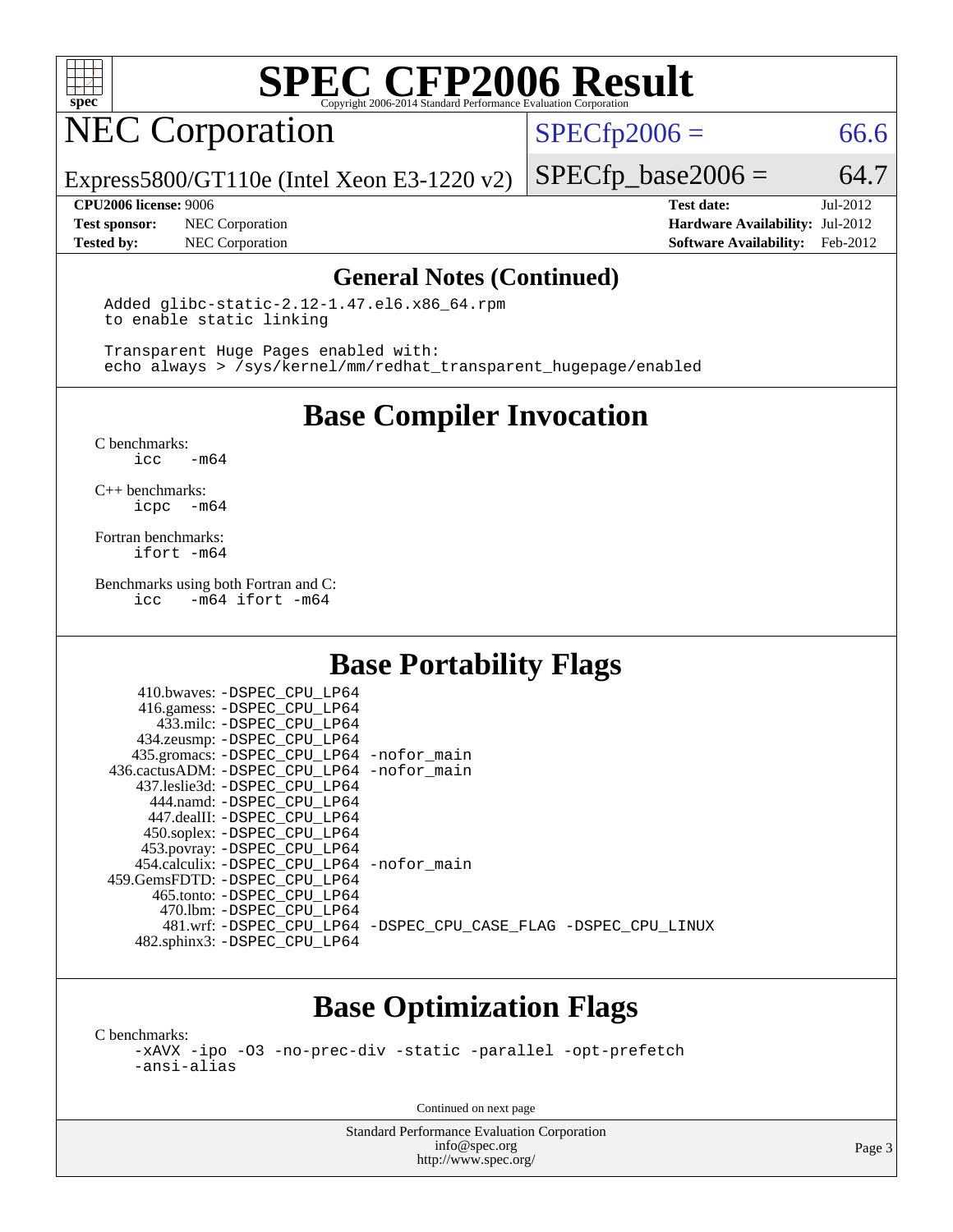

# NEC Corporation

 $SPECfp2006 = 66.6$  $SPECfp2006 = 66.6$ 

Express5800/GT110e (Intel Xeon E3-1220 v2)

**[Tested by:](http://www.spec.org/auto/cpu2006/Docs/result-fields.html#Testedby)** NEC Corporation **[Software Availability:](http://www.spec.org/auto/cpu2006/Docs/result-fields.html#SoftwareAvailability)** Feb-2012

 $SPECTp\_base2006 = 64.7$ **[CPU2006 license:](http://www.spec.org/auto/cpu2006/Docs/result-fields.html#CPU2006license)** 9006 **[Test date:](http://www.spec.org/auto/cpu2006/Docs/result-fields.html#Testdate)** Jul-2012 **[Test sponsor:](http://www.spec.org/auto/cpu2006/Docs/result-fields.html#Testsponsor)** NEC Corporation **[Hardware Availability:](http://www.spec.org/auto/cpu2006/Docs/result-fields.html#HardwareAvailability)** Jul-2012

### **[Base Optimization Flags \(Continued\)](http://www.spec.org/auto/cpu2006/Docs/result-fields.html#BaseOptimizationFlags)**

[C++ benchmarks:](http://www.spec.org/auto/cpu2006/Docs/result-fields.html#CXXbenchmarks) [-xAVX](http://www.spec.org/cpu2006/results/res2012q3/cpu2006-20120713-23662.flags.html#user_CXXbase_f-xAVX) [-ipo](http://www.spec.org/cpu2006/results/res2012q3/cpu2006-20120713-23662.flags.html#user_CXXbase_f-ipo) [-O3](http://www.spec.org/cpu2006/results/res2012q3/cpu2006-20120713-23662.flags.html#user_CXXbase_f-O3) [-no-prec-div](http://www.spec.org/cpu2006/results/res2012q3/cpu2006-20120713-23662.flags.html#user_CXXbase_f-no-prec-div) [-static](http://www.spec.org/cpu2006/results/res2012q3/cpu2006-20120713-23662.flags.html#user_CXXbase_f-static) [-opt-prefetch](http://www.spec.org/cpu2006/results/res2012q3/cpu2006-20120713-23662.flags.html#user_CXXbase_f-opt-prefetch) [-ansi-alias](http://www.spec.org/cpu2006/results/res2012q3/cpu2006-20120713-23662.flags.html#user_CXXbase_f-ansi-alias) [Fortran benchmarks](http://www.spec.org/auto/cpu2006/Docs/result-fields.html#Fortranbenchmarks): [-xAVX](http://www.spec.org/cpu2006/results/res2012q3/cpu2006-20120713-23662.flags.html#user_FCbase_f-xAVX) [-ipo](http://www.spec.org/cpu2006/results/res2012q3/cpu2006-20120713-23662.flags.html#user_FCbase_f-ipo) [-O3](http://www.spec.org/cpu2006/results/res2012q3/cpu2006-20120713-23662.flags.html#user_FCbase_f-O3) [-no-prec-div](http://www.spec.org/cpu2006/results/res2012q3/cpu2006-20120713-23662.flags.html#user_FCbase_f-no-prec-div) [-static](http://www.spec.org/cpu2006/results/res2012q3/cpu2006-20120713-23662.flags.html#user_FCbase_f-static) [-parallel](http://www.spec.org/cpu2006/results/res2012q3/cpu2006-20120713-23662.flags.html#user_FCbase_f-parallel) [-opt-prefetch](http://www.spec.org/cpu2006/results/res2012q3/cpu2006-20120713-23662.flags.html#user_FCbase_f-opt-prefetch)

[Benchmarks using both Fortran and C](http://www.spec.org/auto/cpu2006/Docs/result-fields.html#BenchmarksusingbothFortranandC): [-xAVX](http://www.spec.org/cpu2006/results/res2012q3/cpu2006-20120713-23662.flags.html#user_CC_FCbase_f-xAVX) [-ipo](http://www.spec.org/cpu2006/results/res2012q3/cpu2006-20120713-23662.flags.html#user_CC_FCbase_f-ipo) [-O3](http://www.spec.org/cpu2006/results/res2012q3/cpu2006-20120713-23662.flags.html#user_CC_FCbase_f-O3) [-no-prec-div](http://www.spec.org/cpu2006/results/res2012q3/cpu2006-20120713-23662.flags.html#user_CC_FCbase_f-no-prec-div) [-static](http://www.spec.org/cpu2006/results/res2012q3/cpu2006-20120713-23662.flags.html#user_CC_FCbase_f-static) [-parallel](http://www.spec.org/cpu2006/results/res2012q3/cpu2006-20120713-23662.flags.html#user_CC_FCbase_f-parallel) [-opt-prefetch](http://www.spec.org/cpu2006/results/res2012q3/cpu2006-20120713-23662.flags.html#user_CC_FCbase_f-opt-prefetch) [-ansi-alias](http://www.spec.org/cpu2006/results/res2012q3/cpu2006-20120713-23662.flags.html#user_CC_FCbase_f-ansi-alias)

### **[Peak Compiler Invocation](http://www.spec.org/auto/cpu2006/Docs/result-fields.html#PeakCompilerInvocation)**

[C benchmarks](http://www.spec.org/auto/cpu2006/Docs/result-fields.html#Cbenchmarks):  $\frac{1}{2}$ cc  $-\text{m64}$ 

[C++ benchmarks:](http://www.spec.org/auto/cpu2006/Docs/result-fields.html#CXXbenchmarks) [icpc -m64](http://www.spec.org/cpu2006/results/res2012q3/cpu2006-20120713-23662.flags.html#user_CXXpeak_intel_icpc_64bit_bedb90c1146cab66620883ef4f41a67e)

[Fortran benchmarks](http://www.spec.org/auto/cpu2006/Docs/result-fields.html#Fortranbenchmarks): [ifort -m64](http://www.spec.org/cpu2006/results/res2012q3/cpu2006-20120713-23662.flags.html#user_FCpeak_intel_ifort_64bit_ee9d0fb25645d0210d97eb0527dcc06e)

[Benchmarks using both Fortran and C](http://www.spec.org/auto/cpu2006/Docs/result-fields.html#BenchmarksusingbothFortranandC): [icc -m64](http://www.spec.org/cpu2006/results/res2012q3/cpu2006-20120713-23662.flags.html#user_CC_FCpeak_intel_icc_64bit_0b7121f5ab7cfabee23d88897260401c) [ifort -m64](http://www.spec.org/cpu2006/results/res2012q3/cpu2006-20120713-23662.flags.html#user_CC_FCpeak_intel_ifort_64bit_ee9d0fb25645d0210d97eb0527dcc06e)

### **[Peak Portability Flags](http://www.spec.org/auto/cpu2006/Docs/result-fields.html#PeakPortabilityFlags)**

Same as Base Portability Flags

### **[Peak Optimization Flags](http://www.spec.org/auto/cpu2006/Docs/result-fields.html#PeakOptimizationFlags)**

[C benchmarks](http://www.spec.org/auto/cpu2006/Docs/result-fields.html#Cbenchmarks):

 433.milc: [-xAVX](http://www.spec.org/cpu2006/results/res2012q3/cpu2006-20120713-23662.flags.html#user_peakPASS2_CFLAGSPASS2_LDFLAGS433_milc_f-xAVX)(pass 2) [-prof-gen](http://www.spec.org/cpu2006/results/res2012q3/cpu2006-20120713-23662.flags.html#user_peakPASS1_CFLAGSPASS1_LDFLAGS433_milc_prof_gen_e43856698f6ca7b7e442dfd80e94a8fc)(pass 1) [-ipo](http://www.spec.org/cpu2006/results/res2012q3/cpu2006-20120713-23662.flags.html#user_peakPASS2_CFLAGSPASS2_LDFLAGS433_milc_f-ipo)(pass 2) [-O3](http://www.spec.org/cpu2006/results/res2012q3/cpu2006-20120713-23662.flags.html#user_peakPASS2_CFLAGSPASS2_LDFLAGS433_milc_f-O3)(pass 2) [-no-prec-div](http://www.spec.org/cpu2006/results/res2012q3/cpu2006-20120713-23662.flags.html#user_peakPASS2_CFLAGSPASS2_LDFLAGS433_milc_f-no-prec-div)(pass 2) [-prof-use](http://www.spec.org/cpu2006/results/res2012q3/cpu2006-20120713-23662.flags.html#user_peakPASS2_CFLAGSPASS2_LDFLAGS433_milc_prof_use_bccf7792157ff70d64e32fe3e1250b55)(pass 2) [-static](http://www.spec.org/cpu2006/results/res2012q3/cpu2006-20120713-23662.flags.html#user_peakOPTIMIZE433_milc_f-static) [-auto-ilp32](http://www.spec.org/cpu2006/results/res2012q3/cpu2006-20120713-23662.flags.html#user_peakCOPTIMIZE433_milc_f-auto-ilp32) [-ansi-alias](http://www.spec.org/cpu2006/results/res2012q3/cpu2006-20120713-23662.flags.html#user_peakCOPTIMIZE433_milc_f-ansi-alias)

 $470.$ lbm: basepeak = yes

482.sphinx3: basepeak = yes

[C++ benchmarks:](http://www.spec.org/auto/cpu2006/Docs/result-fields.html#CXXbenchmarks)

444.namd:  $-xAVX(pass 2)$  $-xAVX(pass 2)$  [-prof-gen](http://www.spec.org/cpu2006/results/res2012q3/cpu2006-20120713-23662.flags.html#user_peakPASS1_CXXFLAGSPASS1_LDFLAGS444_namd_prof_gen_e43856698f6ca7b7e442dfd80e94a8fc)(pass 1) [-ipo](http://www.spec.org/cpu2006/results/res2012q3/cpu2006-20120713-23662.flags.html#user_peakPASS2_CXXFLAGSPASS2_LDFLAGS444_namd_f-ipo)(pass 2) [-O3](http://www.spec.org/cpu2006/results/res2012q3/cpu2006-20120713-23662.flags.html#user_peakPASS2_CXXFLAGSPASS2_LDFLAGS444_namd_f-O3)(pass 2) [-no-prec-div](http://www.spec.org/cpu2006/results/res2012q3/cpu2006-20120713-23662.flags.html#user_peakPASS2_CXXFLAGSPASS2_LDFLAGS444_namd_f-no-prec-div)(pass 2) [-prof-use](http://www.spec.org/cpu2006/results/res2012q3/cpu2006-20120713-23662.flags.html#user_peakPASS2_CXXFLAGSPASS2_LDFLAGS444_namd_prof_use_bccf7792157ff70d64e32fe3e1250b55)(pass 2) [-fno-alias](http://www.spec.org/cpu2006/results/res2012q3/cpu2006-20120713-23662.flags.html#user_peakCXXOPTIMIZEOPTIMIZE444_namd_f-no-alias_694e77f6c5a51e658e82ccff53a9e63a) [-auto-ilp32](http://www.spec.org/cpu2006/results/res2012q3/cpu2006-20120713-23662.flags.html#user_peakCXXOPTIMIZE444_namd_f-auto-ilp32)

Continued on next page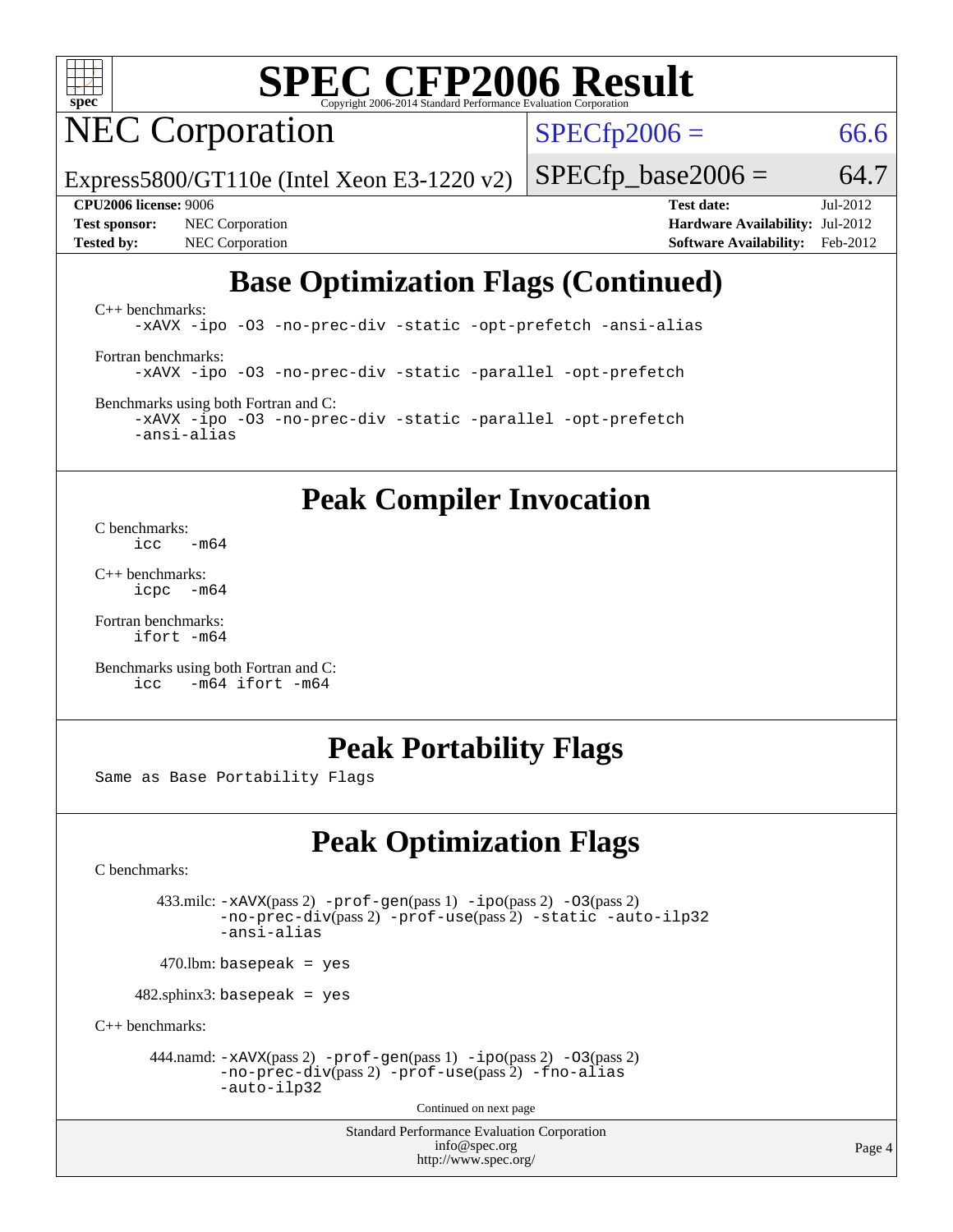

NEC Corporation

 $SPECfp2006 = 66.6$  $SPECfp2006 = 66.6$ 

Express5800/GT110e (Intel Xeon E3-1220 v2)

**[Tested by:](http://www.spec.org/auto/cpu2006/Docs/result-fields.html#Testedby)** NEC Corporation **[Software Availability:](http://www.spec.org/auto/cpu2006/Docs/result-fields.html#SoftwareAvailability)** Feb-2012

**[CPU2006 license:](http://www.spec.org/auto/cpu2006/Docs/result-fields.html#CPU2006license)** 9006 **[Test date:](http://www.spec.org/auto/cpu2006/Docs/result-fields.html#Testdate)** Jul-2012 **[Test sponsor:](http://www.spec.org/auto/cpu2006/Docs/result-fields.html#Testsponsor)** NEC Corporation **[Hardware Availability:](http://www.spec.org/auto/cpu2006/Docs/result-fields.html#HardwareAvailability)** Jul-2012

 $SPECTp\_base2006 = 64.7$ 

## **[Peak Optimization Flags \(Continued\)](http://www.spec.org/auto/cpu2006/Docs/result-fields.html#PeakOptimizationFlags)**

 447.dealII: [-xSSE4.2](http://www.spec.org/cpu2006/results/res2012q3/cpu2006-20120713-23662.flags.html#user_peakCXXOPTIMIZE447_dealII_f-xSSE42_f91528193cf0b216347adb8b939d4107) [-ipo](http://www.spec.org/cpu2006/results/res2012q3/cpu2006-20120713-23662.flags.html#user_peakCXXOPTIMIZE447_dealII_f-ipo) [-O3](http://www.spec.org/cpu2006/results/res2012q3/cpu2006-20120713-23662.flags.html#user_peakCXXOPTIMIZE447_dealII_f-O3) [-no-prec-div](http://www.spec.org/cpu2006/results/res2012q3/cpu2006-20120713-23662.flags.html#user_peakCXXOPTIMIZE447_dealII_f-no-prec-div) [-static](http://www.spec.org/cpu2006/results/res2012q3/cpu2006-20120713-23662.flags.html#user_peakCXXOPTIMIZE447_dealII_f-static) [-opt-prefetch](http://www.spec.org/cpu2006/results/res2012q3/cpu2006-20120713-23662.flags.html#user_peakCXXOPTIMIZE447_dealII_f-opt-prefetch) [-ansi-alias](http://www.spec.org/cpu2006/results/res2012q3/cpu2006-20120713-23662.flags.html#user_peakCXXOPTIMIZE447_dealII_f-ansi-alias)  $450$ .soplex: basepeak = yes 453.povray: [-xAVX](http://www.spec.org/cpu2006/results/res2012q3/cpu2006-20120713-23662.flags.html#user_peakPASS2_CXXFLAGSPASS2_LDFLAGS453_povray_f-xAVX)(pass 2) [-prof-gen](http://www.spec.org/cpu2006/results/res2012q3/cpu2006-20120713-23662.flags.html#user_peakPASS1_CXXFLAGSPASS1_LDFLAGS453_povray_prof_gen_e43856698f6ca7b7e442dfd80e94a8fc)(pass 1) [-ipo](http://www.spec.org/cpu2006/results/res2012q3/cpu2006-20120713-23662.flags.html#user_peakPASS2_CXXFLAGSPASS2_LDFLAGS453_povray_f-ipo)(pass 2) [-O3](http://www.spec.org/cpu2006/results/res2012q3/cpu2006-20120713-23662.flags.html#user_peakPASS2_CXXFLAGSPASS2_LDFLAGS453_povray_f-O3)(pass 2) [-no-prec-div](http://www.spec.org/cpu2006/results/res2012q3/cpu2006-20120713-23662.flags.html#user_peakPASS2_CXXFLAGSPASS2_LDFLAGS453_povray_f-no-prec-div)(pass 2) [-prof-use](http://www.spec.org/cpu2006/results/res2012q3/cpu2006-20120713-23662.flags.html#user_peakPASS2_CXXFLAGSPASS2_LDFLAGS453_povray_prof_use_bccf7792157ff70d64e32fe3e1250b55)(pass 2) [-unroll4](http://www.spec.org/cpu2006/results/res2012q3/cpu2006-20120713-23662.flags.html#user_peakCXXOPTIMIZE453_povray_f-unroll_4e5e4ed65b7fd20bdcd365bec371b81f) [-ansi-alias](http://www.spec.org/cpu2006/results/res2012q3/cpu2006-20120713-23662.flags.html#user_peakCXXOPTIMIZE453_povray_f-ansi-alias) [Fortran benchmarks](http://www.spec.org/auto/cpu2006/Docs/result-fields.html#Fortranbenchmarks): 410.bwaves: [-xAVX](http://www.spec.org/cpu2006/results/res2012q3/cpu2006-20120713-23662.flags.html#user_peakOPTIMIZE410_bwaves_f-xAVX) [-ipo](http://www.spec.org/cpu2006/results/res2012q3/cpu2006-20120713-23662.flags.html#user_peakOPTIMIZE410_bwaves_f-ipo) [-O3](http://www.spec.org/cpu2006/results/res2012q3/cpu2006-20120713-23662.flags.html#user_peakOPTIMIZE410_bwaves_f-O3) [-no-prec-div](http://www.spec.org/cpu2006/results/res2012q3/cpu2006-20120713-23662.flags.html#user_peakOPTIMIZE410_bwaves_f-no-prec-div) [-opt-prefetch](http://www.spec.org/cpu2006/results/res2012q3/cpu2006-20120713-23662.flags.html#user_peakOPTIMIZE410_bwaves_f-opt-prefetch) [-parallel](http://www.spec.org/cpu2006/results/res2012q3/cpu2006-20120713-23662.flags.html#user_peakOPTIMIZE410_bwaves_f-parallel) [-static](http://www.spec.org/cpu2006/results/res2012q3/cpu2006-20120713-23662.flags.html#user_peakOPTIMIZE410_bwaves_f-static) 416.gamess:  $-x$ AVX(pass 2)  $-p$ rof-gen(pass 1)  $-i$ po(pass 2)  $-$ O3(pass 2) [-no-prec-div](http://www.spec.org/cpu2006/results/res2012q3/cpu2006-20120713-23662.flags.html#user_peakPASS2_FFLAGSPASS2_LDFLAGS416_gamess_f-no-prec-div)(pass 2) [-prof-use](http://www.spec.org/cpu2006/results/res2012q3/cpu2006-20120713-23662.flags.html#user_peakPASS2_FFLAGSPASS2_LDFLAGS416_gamess_prof_use_bccf7792157ff70d64e32fe3e1250b55)(pass 2) [-unroll2](http://www.spec.org/cpu2006/results/res2012q3/cpu2006-20120713-23662.flags.html#user_peakOPTIMIZE416_gamess_f-unroll_784dae83bebfb236979b41d2422d7ec2) [-inline-level=0](http://www.spec.org/cpu2006/results/res2012q3/cpu2006-20120713-23662.flags.html#user_peakOPTIMIZE416_gamess_f-inline-level_318d07a09274ad25e8d15dbfaa68ba50) [-scalar-rep-](http://www.spec.org/cpu2006/results/res2012q3/cpu2006-20120713-23662.flags.html#user_peakOPTIMIZE416_gamess_f-disablescalarrep_abbcad04450fb118e4809c81d83c8a1d) [-static](http://www.spec.org/cpu2006/results/res2012q3/cpu2006-20120713-23662.flags.html#user_peakOPTIMIZE416_gamess_f-static) 434.zeusmp: basepeak = yes 437.leslie3d: basepeak = yes 459.GemsFDTD: [-xSSE4.2](http://www.spec.org/cpu2006/results/res2012q3/cpu2006-20120713-23662.flags.html#user_peakPASS2_FFLAGSPASS2_LDFLAGS459_GemsFDTD_f-xSSE42_f91528193cf0b216347adb8b939d4107)(pass 2) [-prof-gen](http://www.spec.org/cpu2006/results/res2012q3/cpu2006-20120713-23662.flags.html#user_peakPASS1_FFLAGSPASS1_LDFLAGS459_GemsFDTD_prof_gen_e43856698f6ca7b7e442dfd80e94a8fc)(pass 1) [-ipo](http://www.spec.org/cpu2006/results/res2012q3/cpu2006-20120713-23662.flags.html#user_peakPASS2_FFLAGSPASS2_LDFLAGS459_GemsFDTD_f-ipo)(pass 2) [-O3](http://www.spec.org/cpu2006/results/res2012q3/cpu2006-20120713-23662.flags.html#user_peakPASS2_FFLAGSPASS2_LDFLAGS459_GemsFDTD_f-O3)(pass 2) [-no-prec-div](http://www.spec.org/cpu2006/results/res2012q3/cpu2006-20120713-23662.flags.html#user_peakPASS2_FFLAGSPASS2_LDFLAGS459_GemsFDTD_f-no-prec-div)(pass 2) [-prof-use](http://www.spec.org/cpu2006/results/res2012q3/cpu2006-20120713-23662.flags.html#user_peakPASS2_FFLAGSPASS2_LDFLAGS459_GemsFDTD_prof_use_bccf7792157ff70d64e32fe3e1250b55)(pass 2) [-unroll2](http://www.spec.org/cpu2006/results/res2012q3/cpu2006-20120713-23662.flags.html#user_peakOPTIMIZE459_GemsFDTD_f-unroll_784dae83bebfb236979b41d2422d7ec2) [-inline-level=0](http://www.spec.org/cpu2006/results/res2012q3/cpu2006-20120713-23662.flags.html#user_peakOPTIMIZE459_GemsFDTD_f-inline-level_318d07a09274ad25e8d15dbfaa68ba50) [-opt-prefetch](http://www.spec.org/cpu2006/results/res2012q3/cpu2006-20120713-23662.flags.html#user_peakOPTIMIZE459_GemsFDTD_f-opt-prefetch) [-parallel](http://www.spec.org/cpu2006/results/res2012q3/cpu2006-20120713-23662.flags.html#user_peakOPTIMIZE459_GemsFDTD_f-parallel)  $465$ .tonto:  $-x$ AVX(pass 2)  $-p$ rof-gen(pass 1)  $-p$ o(pass 2)  $-03$ (pass 2) [-no-prec-div](http://www.spec.org/cpu2006/results/res2012q3/cpu2006-20120713-23662.flags.html#user_peakPASS2_FFLAGSPASS2_LDFLAGS465_tonto_f-no-prec-div)(pass 2) [-prof-use](http://www.spec.org/cpu2006/results/res2012q3/cpu2006-20120713-23662.flags.html#user_peakPASS2_FFLAGSPASS2_LDFLAGS465_tonto_prof_use_bccf7792157ff70d64e32fe3e1250b55)(pass 2) [-inline-calloc](http://www.spec.org/cpu2006/results/res2012q3/cpu2006-20120713-23662.flags.html#user_peakOPTIMIZE465_tonto_f-inline-calloc) [-opt-malloc-options=3](http://www.spec.org/cpu2006/results/res2012q3/cpu2006-20120713-23662.flags.html#user_peakOPTIMIZE465_tonto_f-opt-malloc-options_13ab9b803cf986b4ee62f0a5998c2238) [-auto](http://www.spec.org/cpu2006/results/res2012q3/cpu2006-20120713-23662.flags.html#user_peakOPTIMIZE465_tonto_f-auto) [-unroll4](http://www.spec.org/cpu2006/results/res2012q3/cpu2006-20120713-23662.flags.html#user_peakOPTIMIZE465_tonto_f-unroll_4e5e4ed65b7fd20bdcd365bec371b81f) [Benchmarks using both Fortran and C](http://www.spec.org/auto/cpu2006/Docs/result-fields.html#BenchmarksusingbothFortranandC): 435.gromacs: basepeak = yes 436.cactusADM: basepeak = yes 454.calculix: [-xAVX](http://www.spec.org/cpu2006/results/res2012q3/cpu2006-20120713-23662.flags.html#user_peakOPTIMIZE454_calculix_f-xAVX) [-ipo](http://www.spec.org/cpu2006/results/res2012q3/cpu2006-20120713-23662.flags.html#user_peakOPTIMIZE454_calculix_f-ipo) [-O3](http://www.spec.org/cpu2006/results/res2012q3/cpu2006-20120713-23662.flags.html#user_peakOPTIMIZE454_calculix_f-O3) [-no-prec-div](http://www.spec.org/cpu2006/results/res2012q3/cpu2006-20120713-23662.flags.html#user_peakOPTIMIZE454_calculix_f-no-prec-div) [-auto-ilp32](http://www.spec.org/cpu2006/results/res2012q3/cpu2006-20120713-23662.flags.html#user_peakCOPTIMIZE454_calculix_f-auto-ilp32) [-ansi-alias](http://www.spec.org/cpu2006/results/res2012q3/cpu2006-20120713-23662.flags.html#user_peakCOPTIMIZE454_calculix_f-ansi-alias)  $481.$ wrf: basepeak = yes The flags files that were used to format this result can be browsed at <http://www.spec.org/cpu2006/flags/Intel-ic12.1-official-linux64.20120425.html> <http://www.spec.org/cpu2006/flags/NEC-Platform-Settings-V1.2-R120d-RevA.html> You can also download the XML flags sources by saving the following links: <http://www.spec.org/cpu2006/flags/Intel-ic12.1-official-linux64.20120425.xml> <http://www.spec.org/cpu2006/flags/NEC-Platform-Settings-V1.2-R120d-RevA.xml>